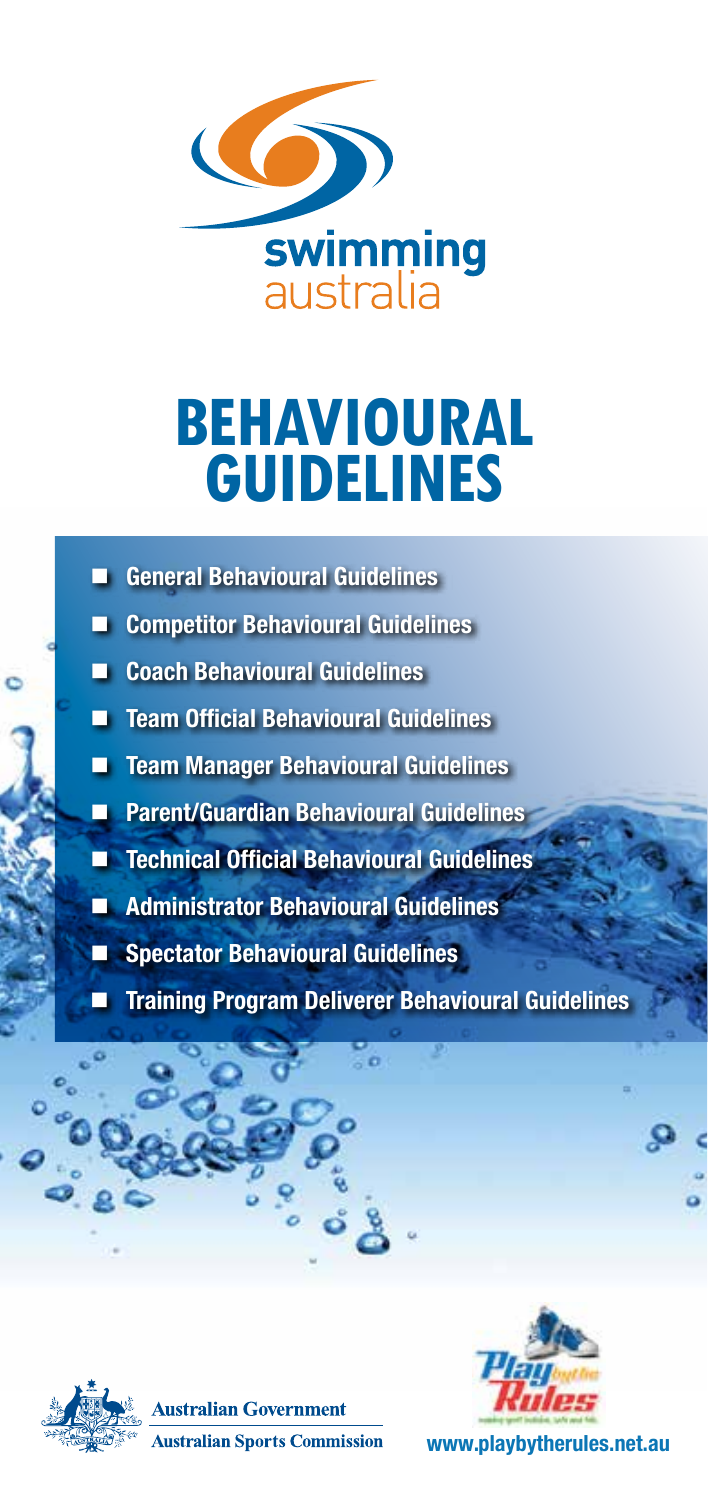### the essence of australian sport

In Australia we are proud of our sporting ability and our reputation as a nation of good sports. Our society expects high standards of behaviour from all people involved in sport, and it is vital the integrity of sport is maintained. At every level of sport, the principles of fairness, respect, responsibility and safety should be maintained.

Swimming Australia is at all levels, committed to upholding the principles of:

#### **FAIRNESS**

Operating within the spirit of the rules, never taking an unfair advantage and making informed and honourable decisions at all times.

#### **RESPECT**

Recognising the contribution that people make to sport, treating them with dignity and consideration, as well as caring for the property and equipment they use.

#### RESPONSIBILITY

Taking responsibility for one's actions and being a positive role model at all times.

#### **SAFETY**

Encouraging healthy and safe procedures, preventing and reporting dangerous behaviour, while demonstrating concern for others.

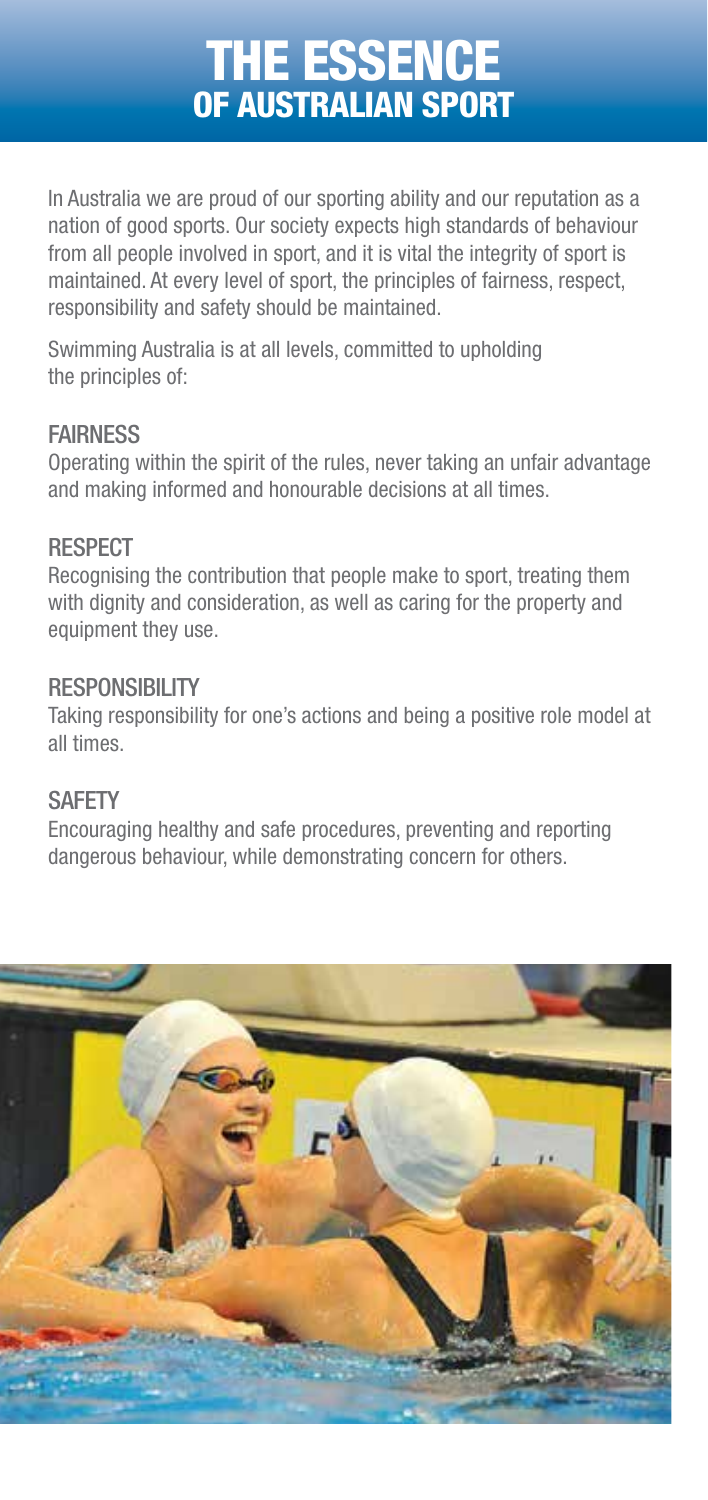#### **GENERAL** BEHAVIOURAL GUIDELINES

Swimming Australia promotes the following behavioural guidelines to all people involved in any way with the sport of swimming, particularly those responsible for activities involving members under the age of 18 years. These behavioural guidelines highlight the principles and values of Swimming Australia and are the core principles of the Member Welfare and Child Welfare policies.

As a person involved in any way with the sport of swimming. the following standard of behaviour is expected.

- $\blacksquare$  Respect the rights, dignity and worth of others.
- $\blacksquare$  Be ethical, considerate, fair and honest in all dealings with other people and organisations.
- Be professional in, and accept responsibility for your actions.
- $\blacksquare$  Make a commitment to providing quality service.
- Be aware of Swimming Australia's standards, rules and policies.
- $\Box$  Operate within the rules and spirit of the sport, including the national and international guidelines that govern Swimming Australia.
- Understand the possible consequences of breaching Swimming Australia Member Welfare and Child Welfare Policies.
- $\blacksquare$  Immediately report any breaches of the Swimming Australia Member Welfare and Child Welfare Policies to the appropriate authority.
- $\blacksquare$  Refrain from any form of abuse towards others.
- Refrain from any form of harassment toward others.
- $\blacksquare$  Refrain from any form of discrimination toward others.
- $\blacksquare$  Refrain from intimate relations with members whom they have a supervisory role or power over.
- Refrain from any form of victimisation toward others.
- **Provide a safe environment for the conduct of activities in** accordance with any relevant Swimming Australia policy.
- Show concern and caution toward others that may be sick or injured.
- Be a positive role model.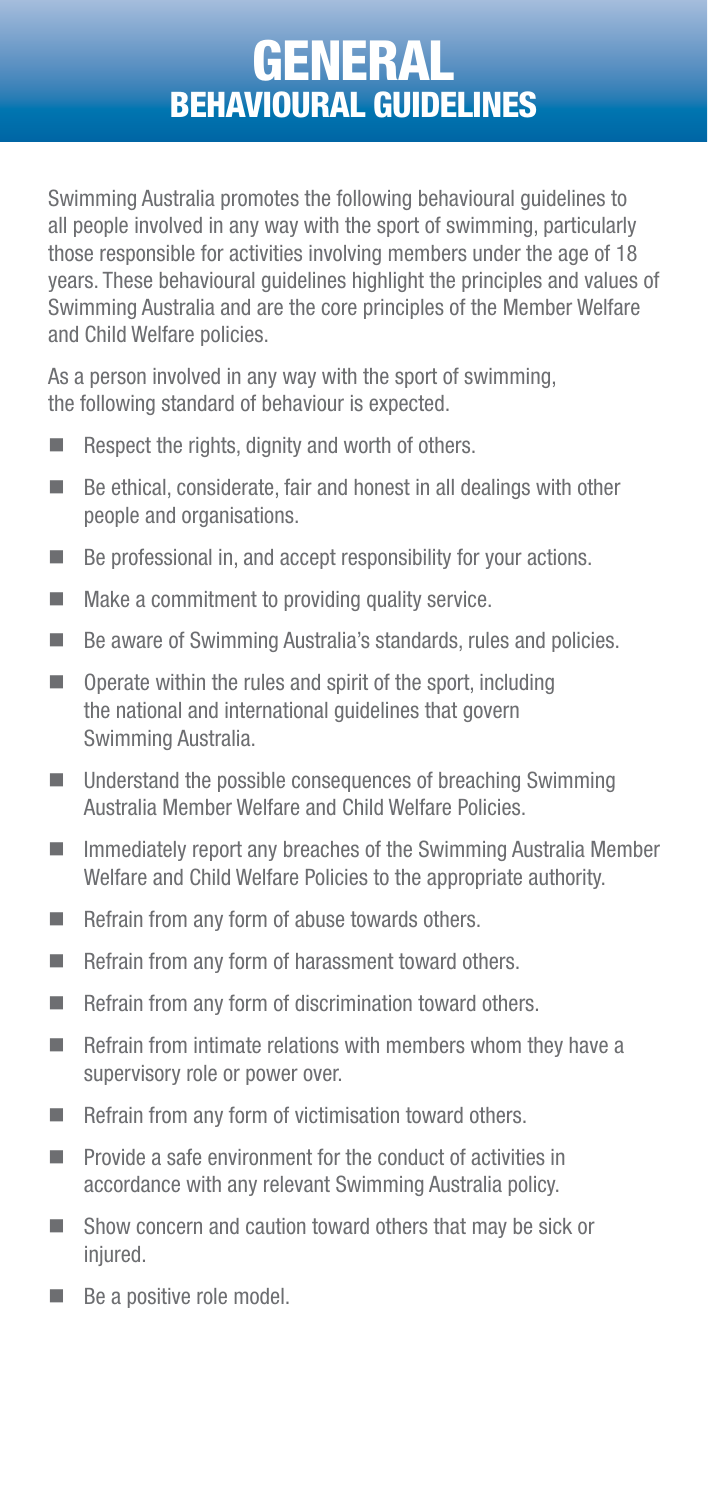### **COMP** BEHAVIOURAL GUIDE

- Abide by the General Behavioural Guidelines.
- Follow the rules of Swimming Australia at all times.
- Give your best at all times.
- $\blacksquare$  Never argue with an official. Use the appropriate rules and guidelines to resolve a dispute.
- Control your temper. Verbal or physical abuse is not acceptable.
- Work equally hard for yourself and/or your team.
- $\blacksquare$  Be a good sport. Applaud good performances whether they are made by your team or the opposition.
- Treat all swimming participants, as you would like to be treated. Do not bully or take unfair advantage of another competitor.
- Cooperate with your coaches, team mates, opponents, management, event staff and officials.
- $\blacksquare$  Participate for your own enjoyment and benefit, not to satisfy the expectations of others.
- $\blacksquare$  Respect the rights, dignity and worth of all participants regardless of their gender, ability, ethnicity, cultural background or religion.

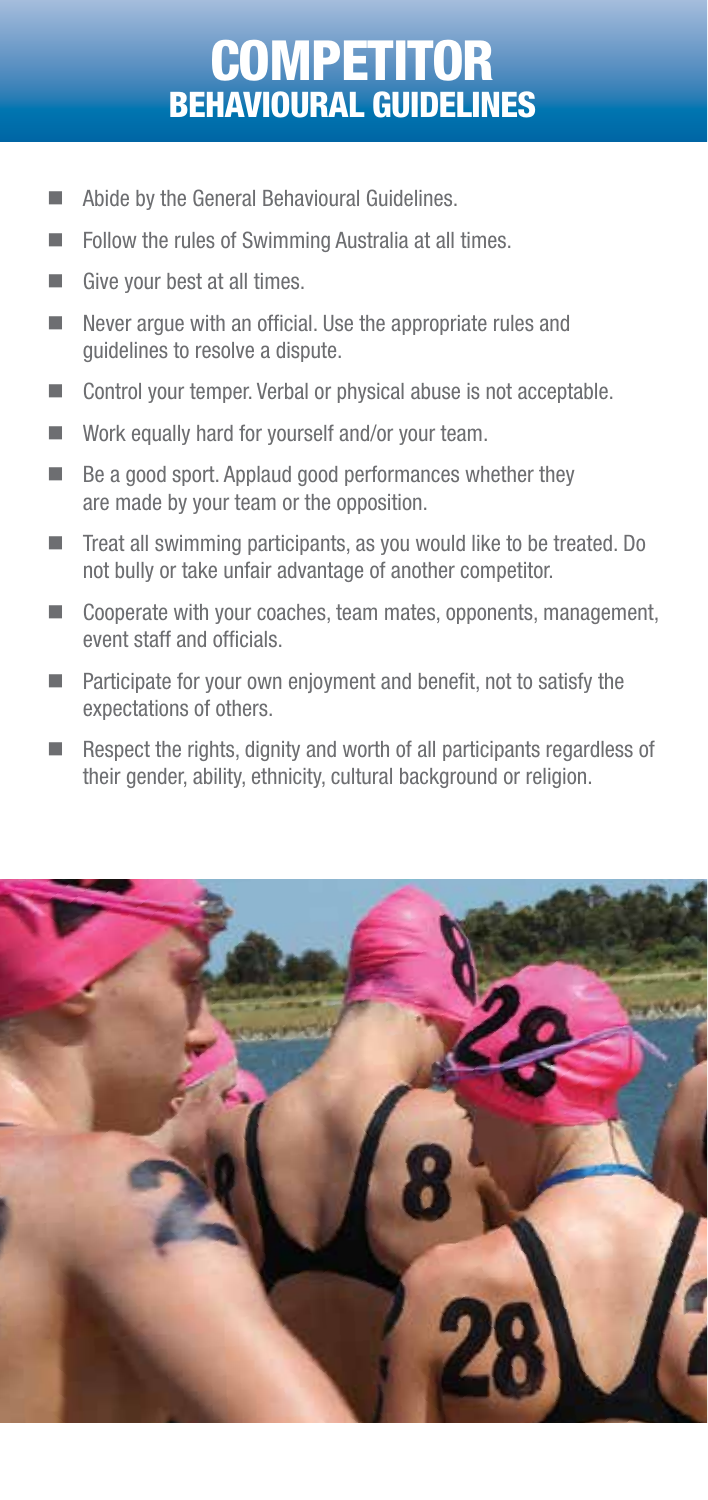### **COACH** BEHAVIOURAL GUIDELINES

- Abide by the General Behavioural Guidelines.
- $\blacksquare$  Be responsible for matters concerning the coaching, training and development of members.
- $\blacksquare$  Help each person (athlete, official etc.) reach their potential respect the talent, developmental stage and goals of each person, and compliment and encourage with positive support and feedback.
- $\blacksquare$  Be honest and do not allow your qualifications to be misrepresented.
- Maintain a 'duty of care' towards others and accountability for matters relating to training and competition.
- Maintain the required standard of accreditation and/or licensing of professional competencies.
- $\blacksquare$  Have a sound working knowledge of Swimming Australia policies, rules and coaching techniques.
- $\blacksquare$  Ensure that any physical contact with others is appropriate to the situation and necessary for the person's skill development.

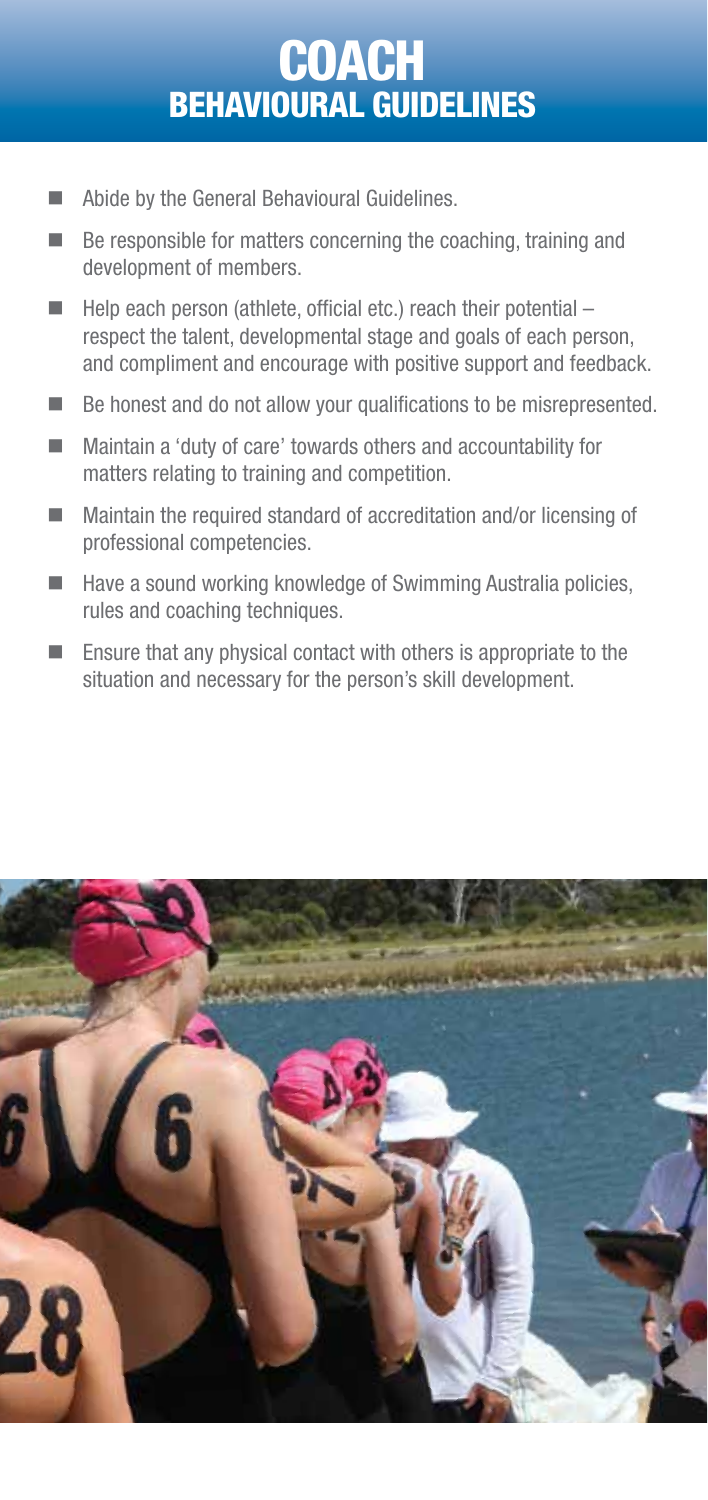# team official BEHAVIOURAL GUIDELINES\*

- **Abide by the General Behavioural Guidelines.**
- Maintain the required standard of accreditation and/or licensing of professional competencies.
- $\blacksquare$  Help each person (athlete, official etc.) reach their potential respect the talent, developmental stage and goals of each person, and compliment and encourage with positive support and feedback.
- $\blacksquare$  Be honest and do not allow your qualifications to be misrepresented.
- $\blacksquare$  Have a sound working knowledge of Swimming Australia policies and rules.
- $\blacksquare$  Ensure that any physical contact with others is appropriate to the situation and necessary for the person's skill development.

\*This also applies to team support staff (eg. medical, physiotherapy and dietician staff).

### **TEAM MA** BEHAVIOURAL GUIDEI

- Abide by the General Behavioural Guidelines.
- Maintain the required standard of accreditation and/or licensing of professional competencies.
- $\blacksquare$  Be responsible for the overall welfare and well being of team members and officials when travelling with a team.
- Maintain a 'duty of care' towards team members and accountability for the management of the team.
- $\blacksquare$  Have a sound working knowledge of Swimming Australia policies and rules.
- Foster a collaborative approach to the management of the team.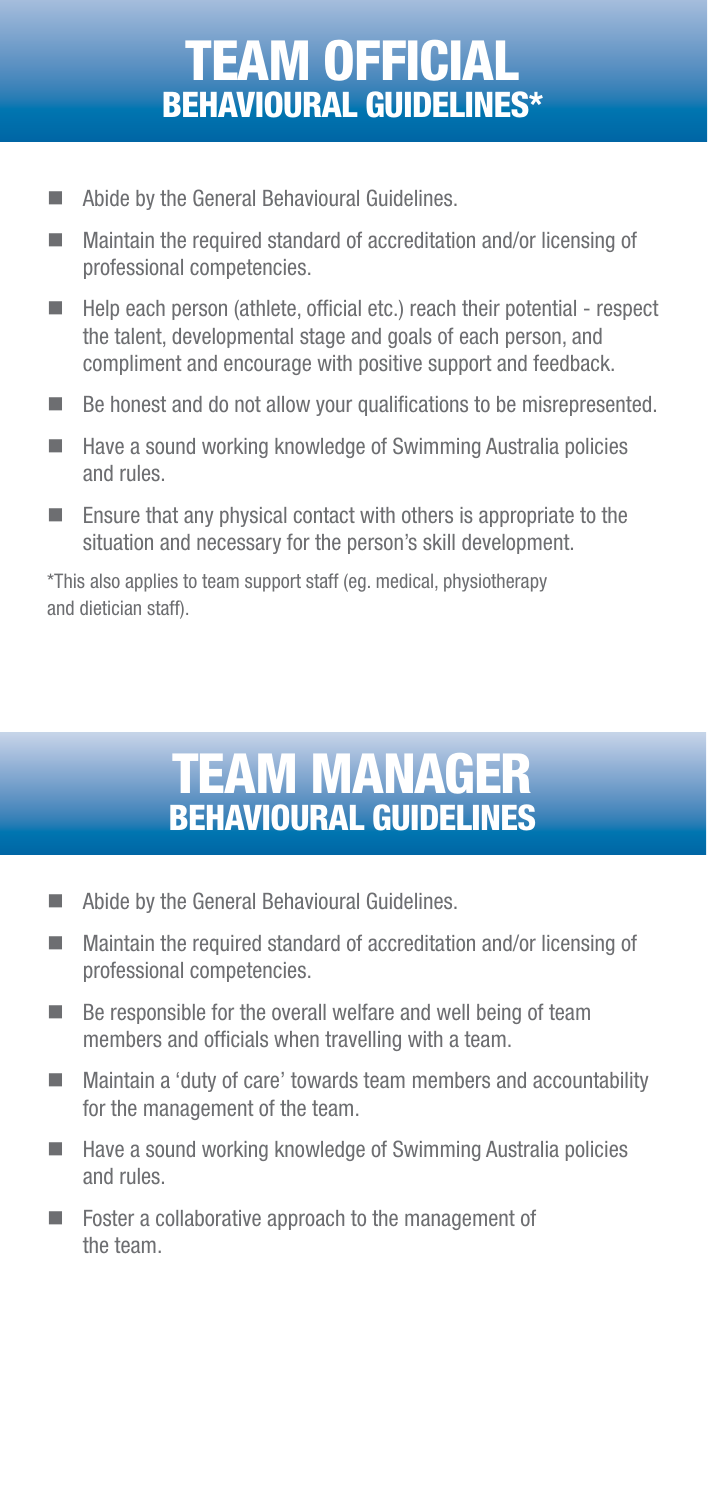# parent / guardian BEHAVIOURAL GUIDE

- Abide by the General Behavioural Guidelines.
- Encourage your child to participate in sport for their individual enjoyment, personal satisfaction, and improvement.
- Focus on your child's effort and performance, rather than winning or losing.
- Encourage your child to abide by the rules and accept judgements made by officials.
- Never ridicule or yell at a child for making a mistake or performing below expectation.
- Be an example to your child and others. Appreciate good performances by all participants.
- Support all efforts to remove verbal and physical abuse from the sporting environment.
- Show appreciation and respect for all people involved in your child's swimming.
- Respect the rights, dignity and worth of all participants, regardless of their gender, ability, ethnicity, cultural background or religion.

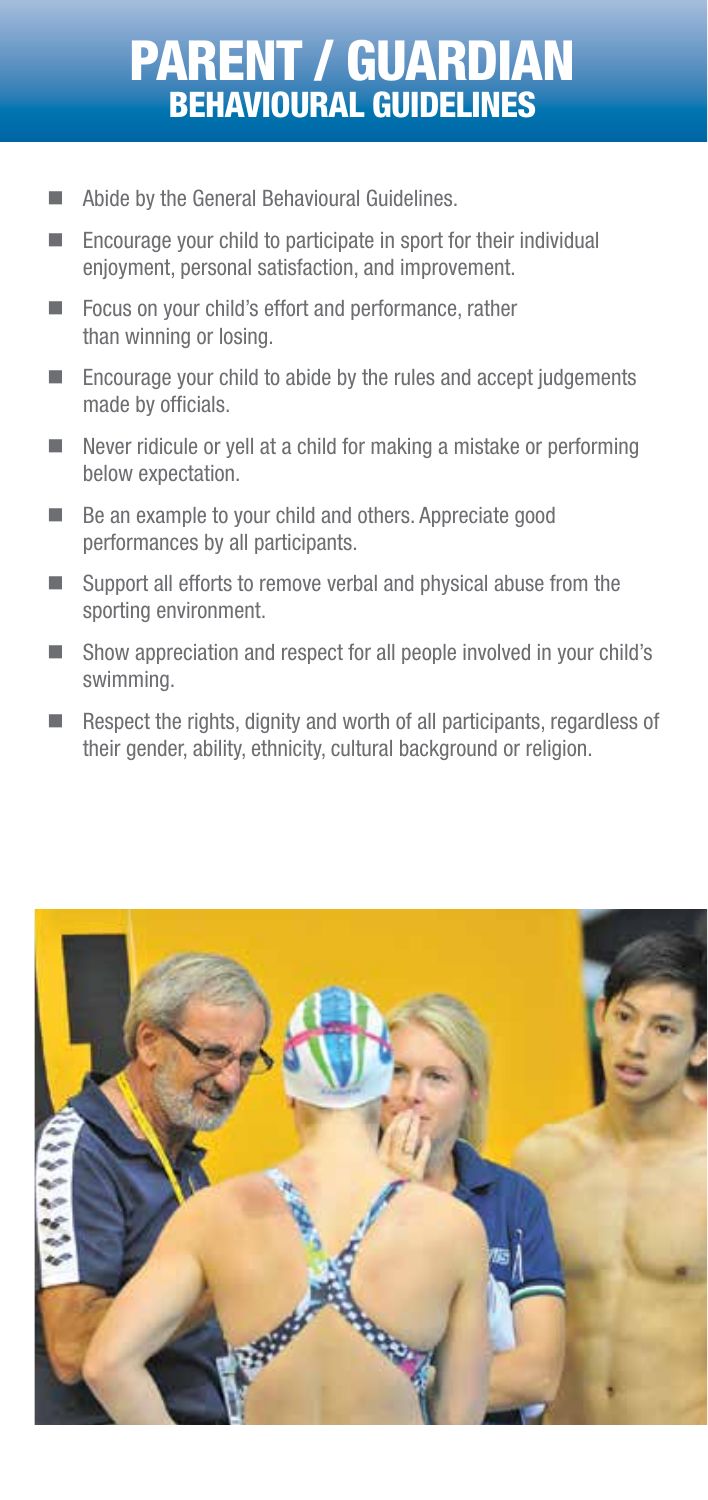# technical official BEHAVIOURAL GUIDE

- Abide by the General Behavioural Guidelines.
- Encourage all participants to uphold the 'essence of sport'.
- $\blacksquare$  Be consistent, objective and courteous when making decisions.
- Address unsporting behaviour and promote respect for all competitors.
- **Emphasise the spirit of fair competition.**
- $\blacksquare$  Promote rule changes that will make participation more enjoyable.
- Be a good sport yourself. Actions speak louder than words.
- $\blacksquare$  Keep up-to-date with the latest rules and quidelines for officiating.
- $\blacksquare$  Place the safety and welfare of the participants above all else.
- Give every participant a 'fair go' regardless of their gender, ability, ethnicity, cultural background or religion.

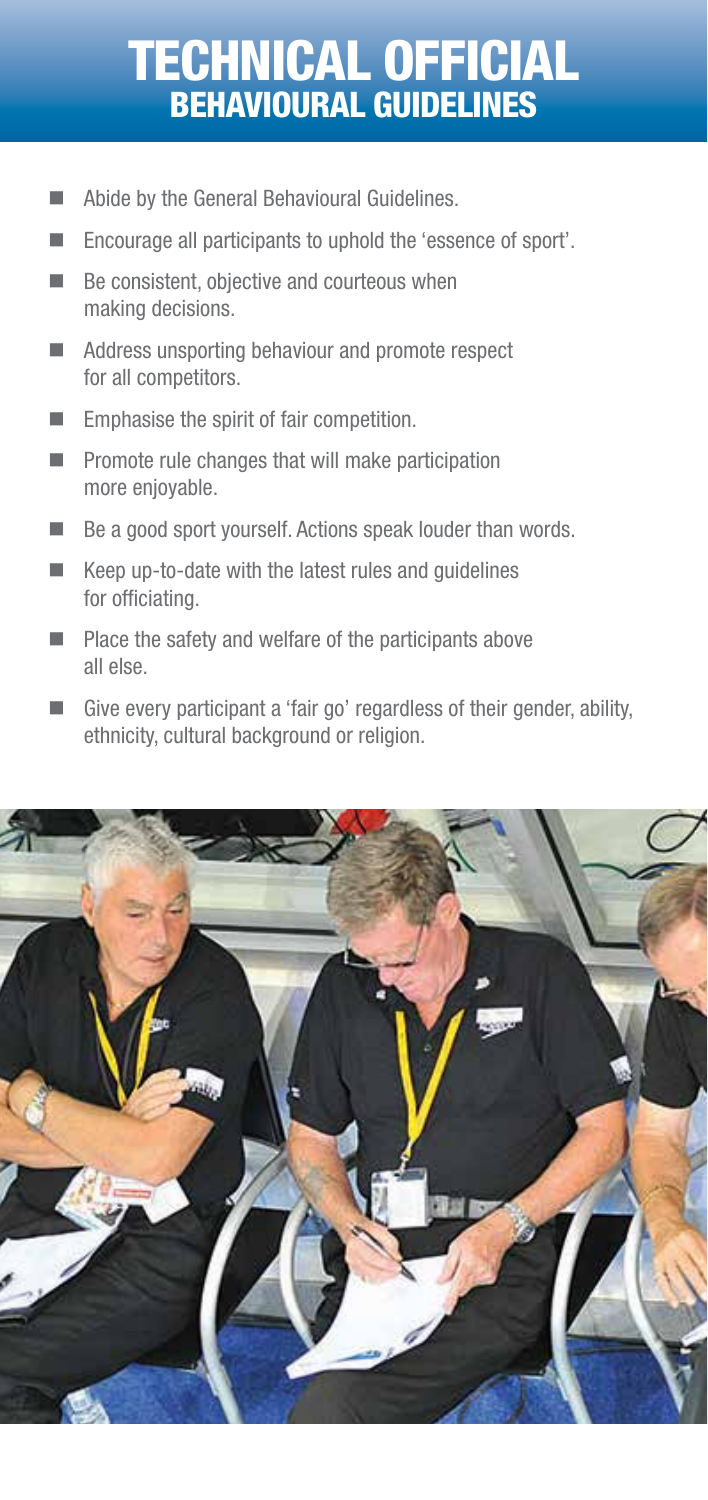# administrator BEHAVIOURAL GUIDELINES\*

- **Abide by the General Behavioural Guidelines**
- Act in good faith and in the best interests of the sport as a whole.
- Maintain confidentiality in regards to sensitive and /or commercial information.
- Resolve conflicts fairly and promptly through established procedures.
- Do not allow prejudice, conflict of interest or bias to affect your objectivity.

\*This also applies to directors, officers, employees, and contracters.

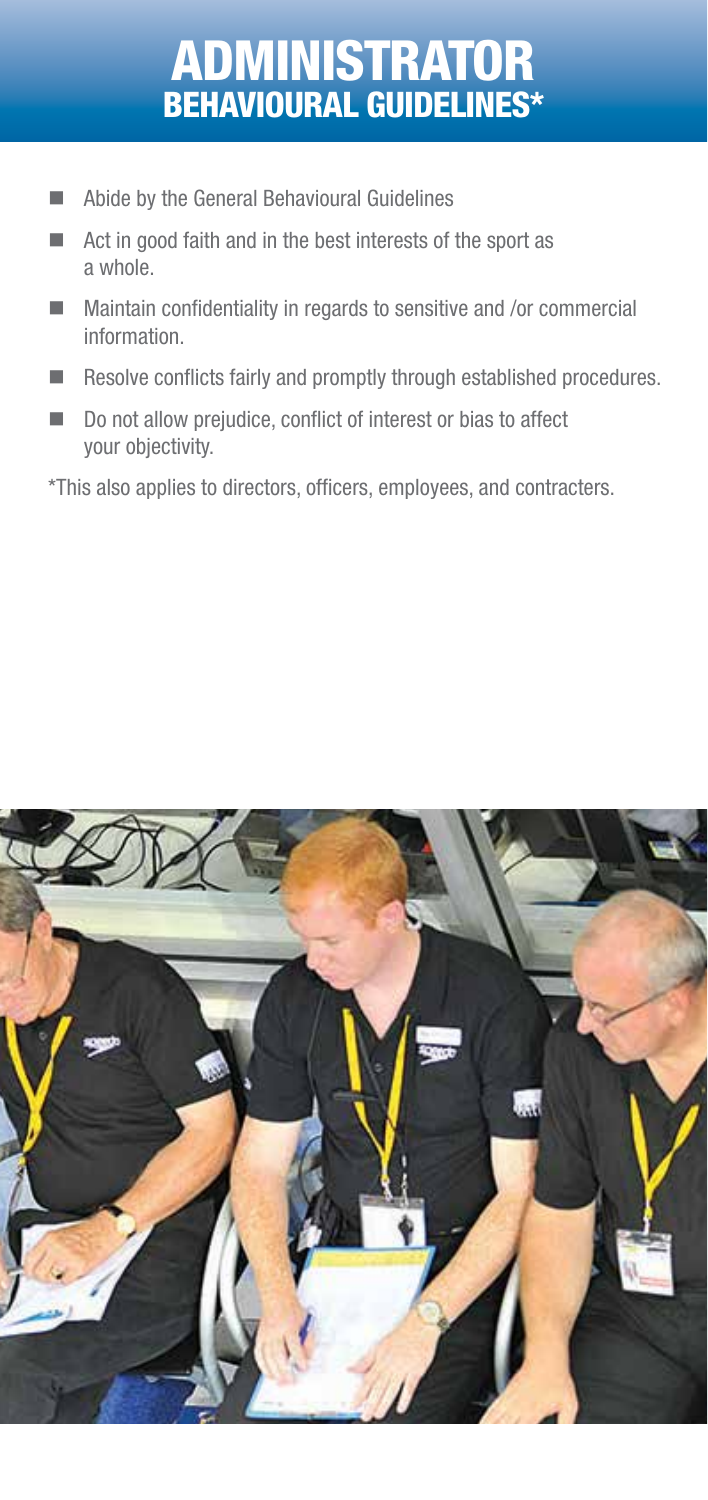### $S$ BEHAVIOURAL GUIDE

- Abide by the General Behavioural Guidelines.
- $\blacksquare$  Remember that people participate in sport for their enjoyment and benefit, not yours.
- **Applaud good performance and efforts from all individuals** and teams. Congratulate all participants on their performance regardless of the outcome.
- Respect the decisions of officials, and teach others to do the same.
- Never ridicule or scold an athlete for making a mistake. Positive comments are motivational.
- $\blacksquare$  Reject the use of violence in any form, whether it is by spectators, coaches, officials or competitors.
- Show respect for all athletes. Without them there would be no competition.
- Encourage competitors to follow the rules and the officials' decisions.
- $\Box$  Do not use foul language, sledge or harass other competitors, coaches or officials.
- $\blacksquare$  Respect the rights, dignity and worth of every person regardless of their gender, ability, cultural background or religion.

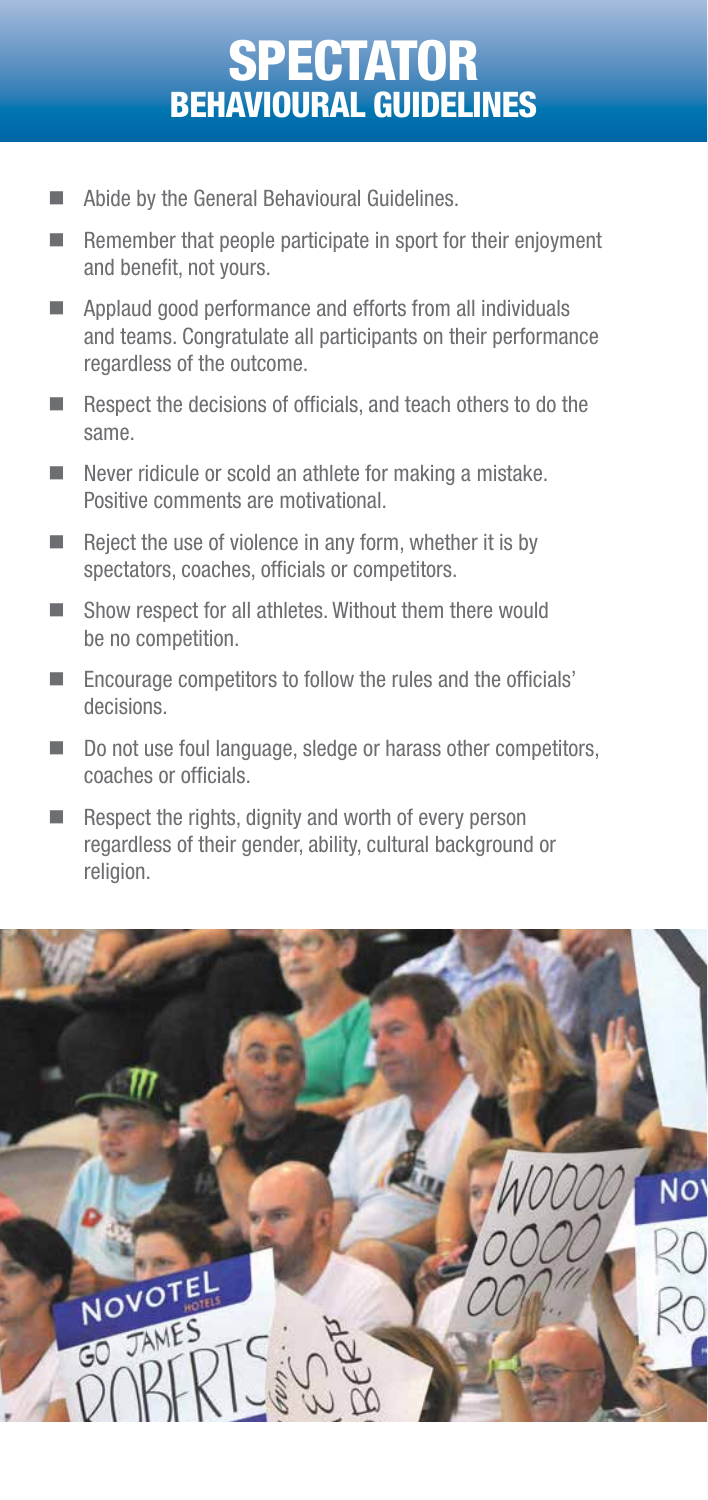#### TRAINING PROGRAM DELIVERER BEHAVIOURAL GUIDELINES

Training may be delivered for vocational or instructional purposes to impart knowledge and competencies within the framework of a sporting environment.

Training program deliverers are expected to maintain high professional standards in the marketing and delivery of education and training services, to protect the interests and welfare of all participants. Deliverers are expected to maintain a learning environment that is conducive to the success of participants.

Deliverers are expected to market their training programs with integrity, accuracy and professionalism, avoiding vague and ambiguous statements.

Accurate, relevant and up-to-date information regarding curriculum and accreditation requirements are expected to be provided to participants prior to commencing a training program.

Training program deliverers are expected to be aware of Equal Employment Opportunity principles and practices as they apply to education and training.